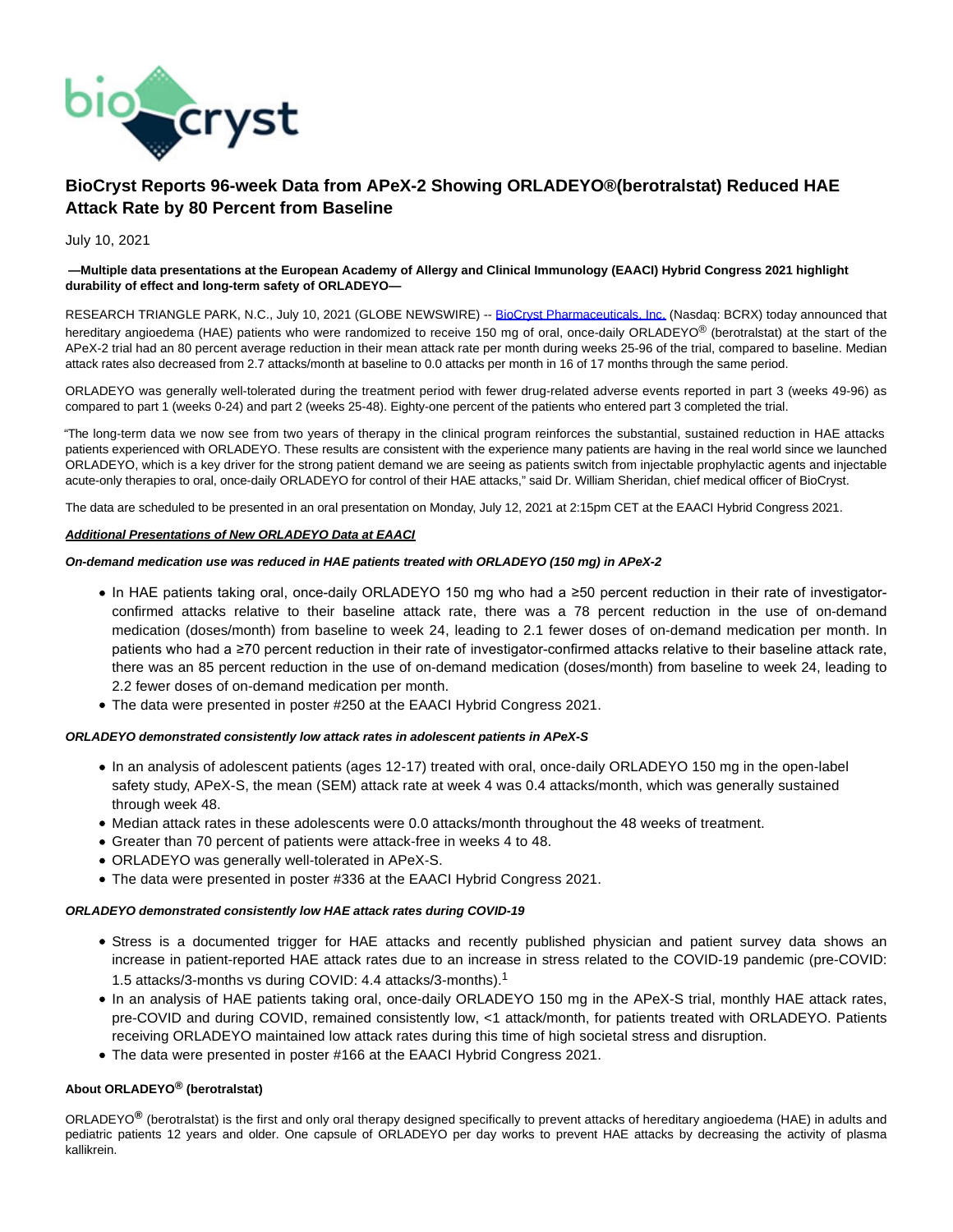### **U.S. Indication and Important Safety Information**

#### **INDICATION**

ORLADEYO**®** (berotralstat) is a plasma kallikrein inhibitor indicated for prophylaxis to prevent attacks of hereditary angioedema (HAE) in adults and pediatric patients 12 years and older.

#### **Limitations of use**

The safety and effectiveness of ORLADEYO for the treatment of acute HAE attacks have not been established. ORLADEYO should not be used for the treatment of acute HAE attacks. Additional doses or dosages of ORLADEYO higher than 150 mg once daily are not recommended due to the potential for QT prolongation.

### **IMPORTANT SAFETY INFORMATION**

An increase in QT prolongation was observed at dosages higher than the recommended 150 mg once-daily dosage and was concentration dependent.

The most common adverse reactions (≥10% and higher than placebo) in patients receiving ORLADEYO were abdominal pain, vomiting, diarrhea, back pain, and gastroesophageal reflux disease.

A reduced dosage of 110 mg taken orally once daily with food is recommended in patients with moderate or severe hepatic impairment (Child-Pugh B or C) and in patients taking chronically administered P-glycoprotein (P-gp) or breast cancer resistance protein (BCRP) inhibitors (eg, cyclosporine).

Berotralstat is a substrate of P-gp and BCRP. P-gp inducers (eg, rifampin, St. John's wort) may decrease berotralstat plasma concentration, leading to reduced efficacy of ORLADEYO. The use of P-gp inducers is not recommended with ORLADEYO.

ORLADEYO at a dose of 150 mg is a moderate inhibitor of CYP2D6 and CYP3A4. For concomitant medications with a narrow therapeutic index that are predominantly metabolized by CYP2D6 or CYP3A4, appropriate monitoring and dose titration is recommended. ORLADEYO at a dose of 300 mg is a P-gp inhibitor. Appropriate monitoring and dose titration is recommended for P-gp substrates (eg, digoxin) when coadministering with ORLADEYO.

The safety and effectiveness of ORLADEYO in pediatric patients <12 years of age have not been established.

There are insufficient data available to inform drug-related risks with ORLADEYO use in pregnancy. There are no data on the presence of berotralstat in human milk, its effects on the breastfed infant, or its effects on milk production.

## **To report SUSPECTED ADVERSE REACTIONS, contact BioCryst Pharmaceuticals, Inc. at 1-833-633-2279 or FDA at 1-800-FDA-1088 or [www.fda.gov/medwatch.](https://www.globenewswire.com/Tracker?data=Nyj71_Jxy12fG1ZbyIfDoLqMM33-nPamVtWQR-KqcauuJns7tT3z3cy2GwaKHZMX6RgKCFchIJ021bMj0Qy87znJ8RheGuKsSKd8UaWrsRI=)**

# **Please see full [Prescribing Information.](https://www.globenewswire.com/Tracker?data=6mHV3pHw_VhOEcvkUQw7wumCXIbr2DO0LyF_a1bxgMMKtcr81KUj2l0U7BvhxJa9oBer3XD8yvhyJ_M5pKWUlhDdbKLH-_6m5dU-rZLddy_UdR3aZr4LmRMzgM3RrLxdnzT3B6LsagX22rqNPwBERrZ0RnwoNjgEsZ9nwRuBcms=)**

#### **About BioCryst Pharmaceuticals**

BioCryst Pharmaceuticals discovers novel, oral, small-molecule medicines that treat rare diseases in which significant unmet medical needs exist and an enzyme plays a key role in the biological pathway of the disease. Oral, once-daily ORLADEYO**®** (berotralstat) is approved in the United States, the European Union, Japan and the United Kingdom for the prevention of HAE attacks in adults and pediatric patients 12 years and older. BioCryst has several ongoing development programs including BCX9930, an oral Factor D inhibitor for the treatment of complement-mediated diseases, BCX9250, an ALK-2 inhibitor for the treatment of fibrodysplasia ossificans progressiva, and galidesivir, a potential treatment for Marburg virus disease and Yellow Fever. RAPIVAB<sup>®</sup> (peramivir injection), a viral neuraminidase inhibitor for the treatment of influenza, has received regulatory approval in the U.S., Canada, Australia, Japan, Taiwan and Korea. Post-marketing commitments for RAPIVAB are ongoing. For more information, please visit the company's website at [www.biocryst.com.](https://www.globenewswire.com/Tracker?data=oiFMUrhM1buC2dlOpyQYIyXq3q_Ai9s-n6Lo50KyEsOLSZM4S0fqzlnzYr2o7PLiHuQViwA_DFZ_qZBTT2rE0A==)

#### **Forward-Looking Statements**

This press release contains forward-looking statements, including statements regarding future results, performance or achievements. These statements involve known and unknown risks, uncertainties and other factors which may cause actual results, performance or achievements to be materially different from any future results, performance or achievements expressed or implied by the forward-looking statements. These statements reflect our current views with respect to future events and are based on assumptions and are subject to risks and uncertainties. Given these uncertainties, you should not place undue reliance on these forward-looking statements. Some of the factors that could affect the forward-looking statements contained herein include: the ongoing COVID-19 pandemic, which could create challenges in all aspects of BioCryst's business, including without limitation delays, stoppages, difficulties and increased expenses with respect to BioCryst's and its partners' development, regulatory processes and supply chains, negatively impact BioCryst's ability to access the capital or credit markets to finance its operations, or have the effect of heightening many of the risks described below or in the documents BioCryst periodically files with the Securities and Exchange Commission; BioCryst's ability to successfully implement its commercialization plans for, and to commercialize, ORLADEYO, which could take longer or be more expensive than planned; the commercial viability of ORLADEYO, including its ability to achieve market acceptance; the FDA, EMA, PMDA or other applicable regulatory agency may require additional studies beyond the studies planned for products and product candidates, may not provide regulatory clearances which may result in delay of planned clinical trials, may impose certain restrictions, warnings, or other requirements on products and product candidates, may impose a clinical hold with respect to product candidates, or may withhold, delay, or withdraw market approval for products and product candidates; BioCryst's ability to successfully manage its growth and compete effectively; risks related to the international expansion of BioCryst's business; and actual financial results may not be consistent with expectations, including that operating expenses and cash usage may not be within management's expected ranges.  Please refer to the documents BioCryst files periodically with the Securities and Exchange Commission, specifically BioCryst's most recent Annual Report on Form 10-K, Quarterly Reports on Form 10-Q, and Current Reports on Form 8-K, all of which identify important factors that could cause the actual results to differ materially from those contained in BioCryst's forward-looking statements.

```
BCRXW
```
**Contact: Investors**